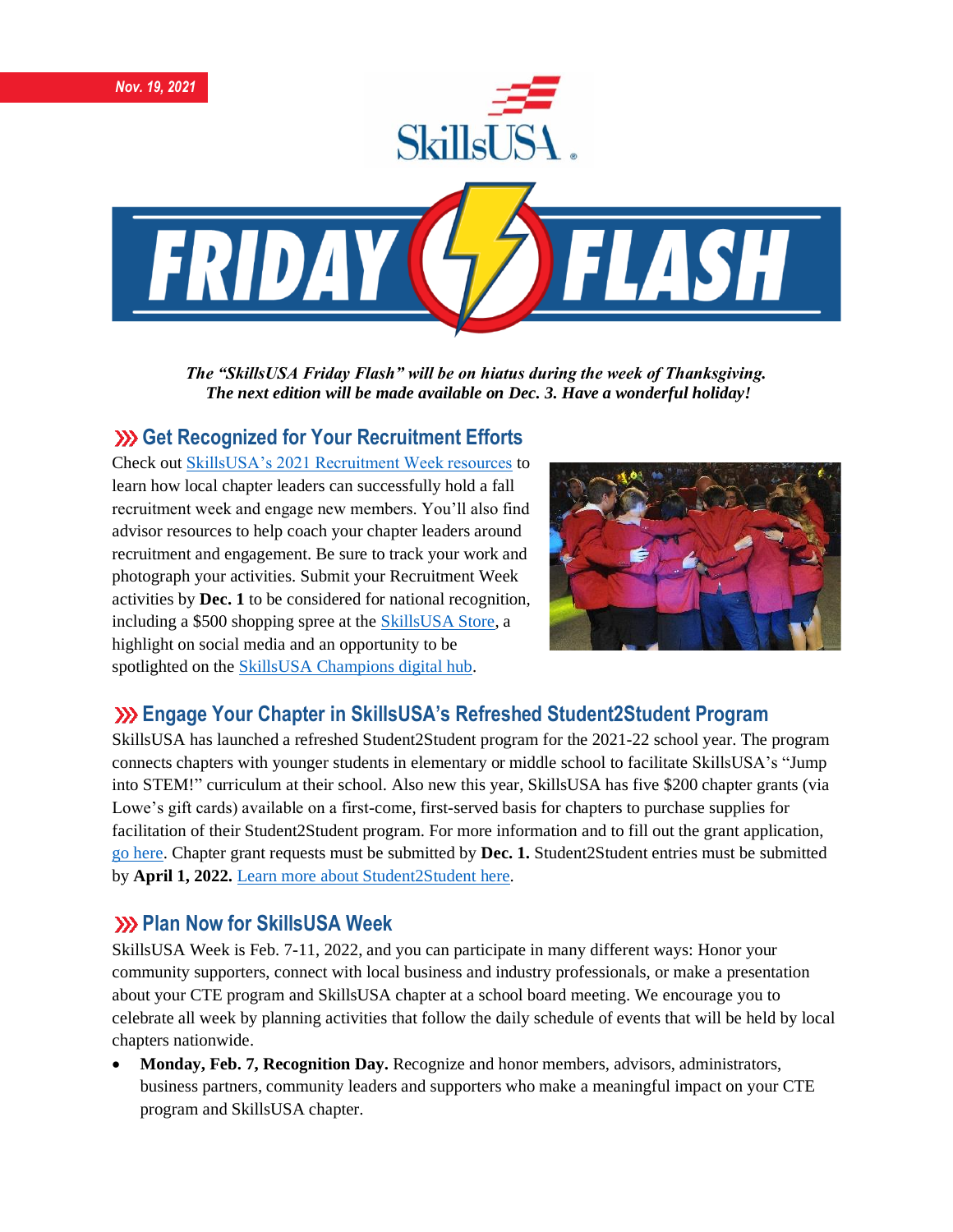- **Tuesday, Feb. 8, Give Back Day.** Rally around your school community by focusing on ways for your chapter to give back.
- **Wednesday, Feb. 9, Partner Day.** Invite local business and industry leaders to connect with members, highlighting the importance of developing career-readiness skills found in the SkillsUSA Framework.
- **Thursday, Feb. 10, Advocacy Day.** Amplify CTE in your community by conducting a local public relations activity such as presenting to school board members, administrators, and community group leaders.
- Friday, Feb. 11, SkillsUSA Day. Celebrate SkillsUSA by wearing your favorite SkillsUSA T-shirt, planning a celebration activity or by posting your SkillsUSA Framework story on social media using the hashtag: #SkillsUSAWeek.

The [SkillsUSA Week Chapter Guide](https://www.skillsusa.org/events-training/skillsusa-week/) assists chapters in planning activities for each day of SkillsUSA Week.

SkillsUSA also has 10 chapter grants valued at \$200 each for chapters to purchase supplies for their SkillsUSA Week activities. A request for a chapter grant must be submitted by **Jan. 1, 2022.** Chapter grants will be distributed on a first-come, first-served basis. [Check out the chapter grant application and](https://www.skillsusa.org/events-training/skillsusa-week)  [further details here.](https://www.skillsusa.org/events-training/skillsusa-week)

## **Honorary Life and Outstanding Career and Technical Educator Nominations Open**

If you would like to nominate an individual for recognition by SkillsUSA as an Honorary Life Member or Outstanding Career and Technical Educator, please complete [the online applications here.](https://www.skillsusa.org/membership-resources/awards/) The deadline is **Feb. 15.** For questions, contact [Laura Rauch.](mailto:lrauch@skillsusa.org)

## **EXECUS** Students on Safety

CareerSafe's annual National Youth Safety Video Contest challenges students to create a two-minute video demonstrating workplace safety. All submissions should be sent to CareerSafe by **March 1.** The winning students will receive a SkillsUSA prize pack and a scholarship of up to \$2,500, and the winning school will receive a prize of up to \$5,000. For more information and to submit your entry[, visit the](https://www.careersafeonline.com/scholarships/video-contest)  [CareerSafe website here.](https://www.careersafeonline.com/scholarships/video-contest)

### **AmazonSmile Purchases Benefit SkillsUSA**

Support SkillsUSA as your charity of choice while shopping through Amazon this holiday season. Make your order through AmazonSmile and search for "SkillsUSA Inc." o[r visit this link.](https://smile.amazon.com/?_encoding=UTF8&_encoding=UTF8&ref_=smi_chpf_redirect) AmazonSmile donates a percentage of purchases made through this link directly to SkillsUSA.

## **Insulation and Air Sealing Materials Expertise on "SkillsUSA Technical Fridays"**